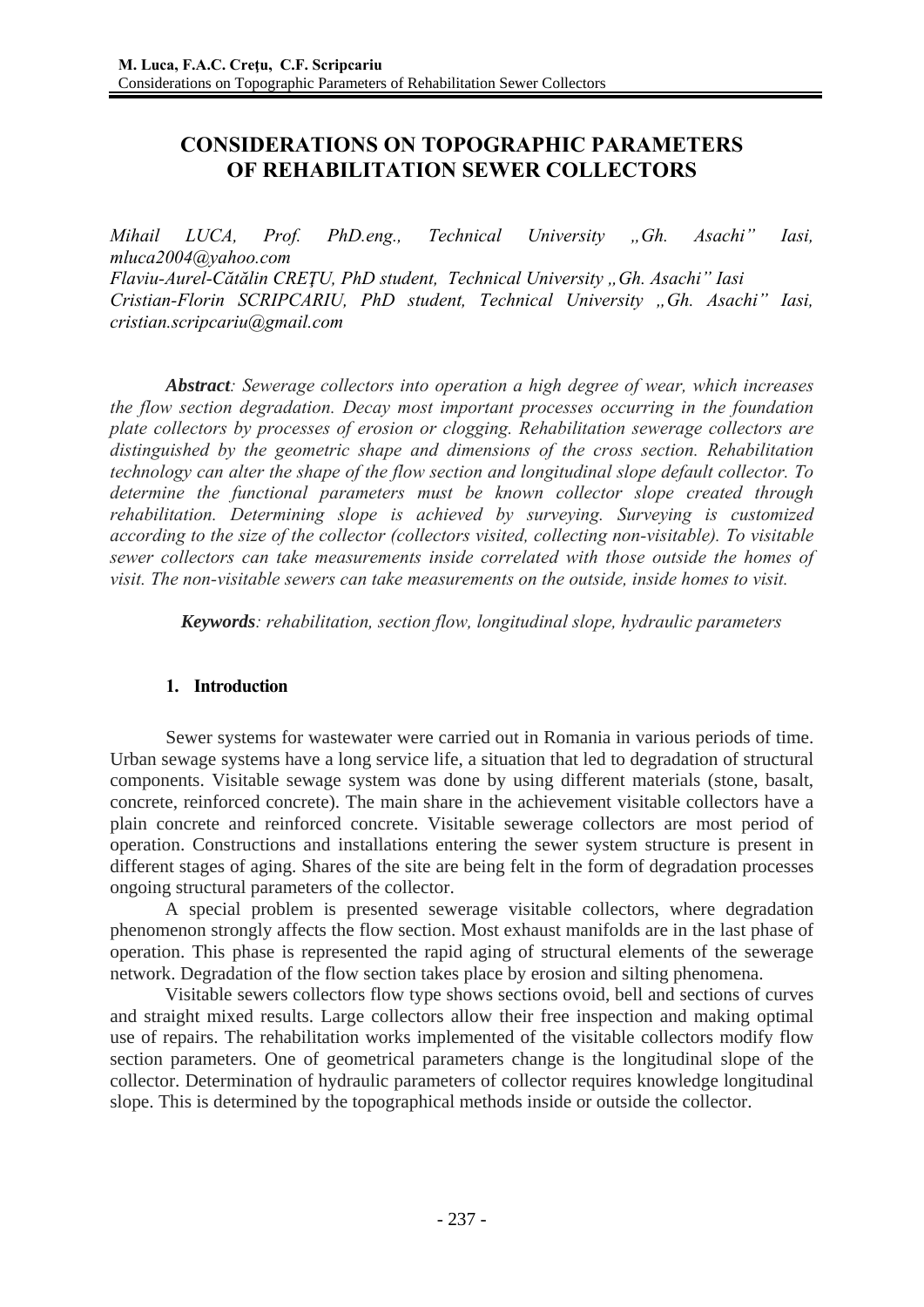## **2. Material and method of research**

 The research material consists of collectors visitable existing sewerage systems in the cities of Iasi and Pascani [Luca M., 2005]. Theoretical and experimental studies conducted in the form of technical expertise highlighted a number of parameters and data relating to the structuring and functioning of collectors. Sewerage collectors are in operation for a long period of time.

 The collector sewer visitors from Pascani city show a section of flow-type bell. The collector is placed starting str. Stadium in the north-western part of the city, continue on street Railwaymen, street Sources and finally street Station. In the final collector in a room flows intersection to which they are connected and part of the collectors in the high area of the city. The total length of the collector is 2900 m, out of which 975 m are executed Street Station.

 The collector is placed on the rails of the street into the upper third and middle and lower third is arranged green space. The collector is made of plain concrete and reinforced concrete circular shape, bell and ovoid. Mounting collector slopes are made depending on slope and operating restrictions; slope values range from  $1\%$  a (in the lower third) and a 3.5 ... 5% (in the upper third). Collector section located on the ground level has a type ovoid cross section area (1.85 x 1.70 m) and a 1.0% slope mounting. Ovoid collector flow section has a value of 3.461- 3.705  $m^3/s$ . The depth of burial is the limit of frost. Collector presents significant degradation of the flow path.

The research method characteristic features five stages:

- The first stage consists of the documentary study on the design, implementation and operation of the collector.

- The second stage consists of research in the field of the header. The analysis and the data collection was carried out from inside and outside the collector.

- The third stage analyzes the structural and functional processes by simulating flow collector in the section amended.

- The fourth stage of research consists of field measurements to determine the geometrical parameters of the hydraulic manifold and rehabilitated.

- The fifth stage of research simulates the flow in the collector section rehabilitated for various flow regimes and accidental situations. With data collected simulates the process flow in the rehabilitated section of the sewer collector.

Constructive rehabilitation of the collector path may change of the flow section. Section standardized collector sewer (ovoid-shaped or bell) can move to a section that does not comply with geometrical parameters. For modified sections flow is achieved computer programs to determine the hydraulic parameters.

#### **3. Experimental results**

 Research carried out in situ on the two visitable sewer collectors has highlighted the following aspects:

- The collector is clogged some sections, the material was deposited on the cement slab. Flow section amended, which took the ovoid form a polycentric section. Section polycentric can no longer provide low flow speed wash.

- Section flow collector has been modified by erosion hydrodynamic phenomena. Erosion has changed the geometric shape of the collector longitudinal slope and roughness of the wetted perimeter. Changing the slope and roughness influences the level of speed and flow transported of the collector.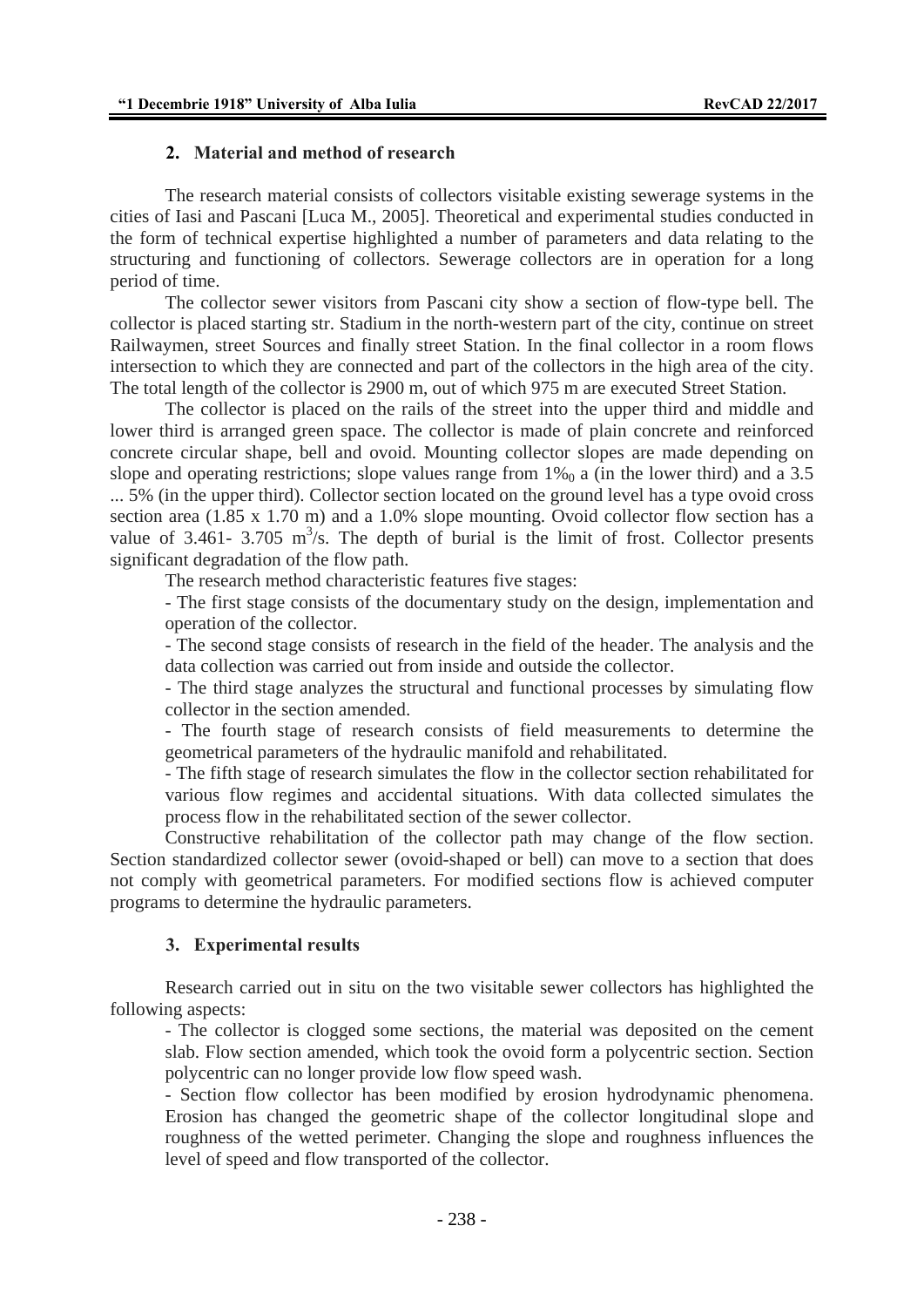- Architectural collector was physically degraded by the action of water physicochemical and environmental foundation. Degradation is evidenced by fissures and cracks in walls, peeling plaster wall and dome, reinforced concrete reinforcement corrosion, erosion of the concrete structure etc.

- External actions caused degradation and expulsion of material from the collector structure:

1. The collapse of the dome collector affected by the street movement.

2. Flasks displaced following land subsidence of the foundation.

3. Penetrating collector wall of the tree roots or accidental actions.

- Apron and collector wall shows cracks and crevices through which the process water infiltration to the outside and vice versa. The phenomenon of infiltration caused land subsidence foundation and the effect of misalignment tubes.



Fig. 1. Degradation one flow path to the sewage collectors visit; a - clogging invert and cementing material deposits; b - the degradation of concrete soffit plate coverage to a collector type ovoid.



Fig. 2. Profile sewer visitable collectors standardized; a - kind ovoid; b - semi-elliptical bell.

 By applying rehabilitation work changes parameters flow section of the visitable collectors. Changes occur in cross section and longitudinal section of the collector. Changes in the flow section (longitudinal section) can be distinguished in the following way: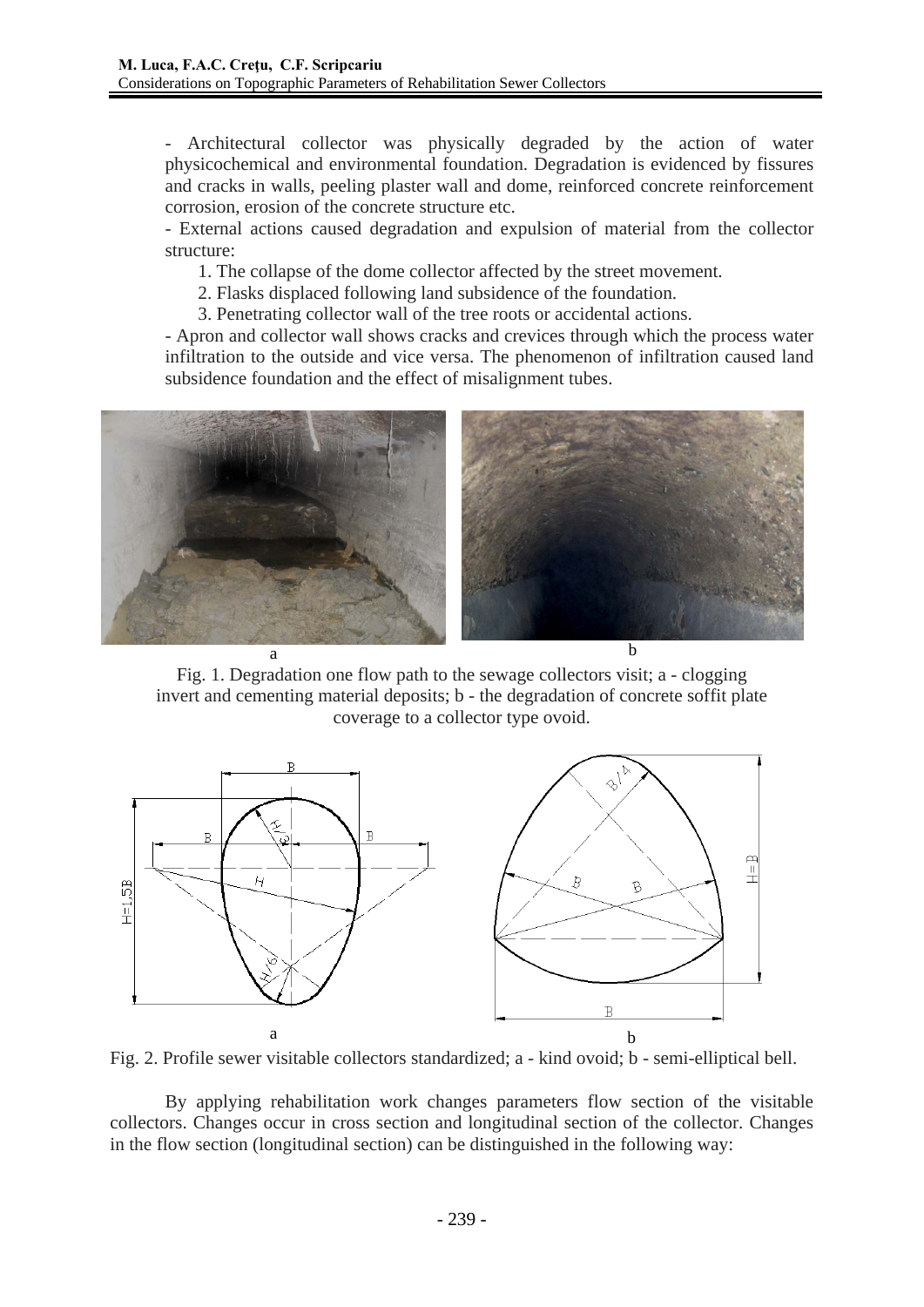a. Changes in the apron: a - restoring linearity and obtain a new and continuous slopes on a stretch of collector; b - changing shape; c - changing roughness.

b. Changes on the perimeter flow section: a - changing shape; b - changing roughness. c. Changing the dome collector.

d. Changes to the geometric shape of the flow section (passing from a curvilinear shape polycentric).



Fig. 3. Profile of the sewer visitable collectors changed (green line-formatted geometric initial red line - as amended (polycentric));  $a - type$  ovoid;  $b - type$  circular bell.

 The most significant change in the profile longitudinal is the change of apron slope value. Determination of hydraulic parameters of collector requires knowledge longitudinal slope of the slab. The longitudinal slope is determined by the topographical methods inside or outside the collector. From outside the collector is achieved by measuring the share of apron in every home visit. At the same time measure at odds land cover home visit. This method is relatively inaccurate for-that does not consider the variation allowance apron between



Fig. 4. Profile sewer visitable collectors modified; a - type ovoid; b - semi-elliptical bell.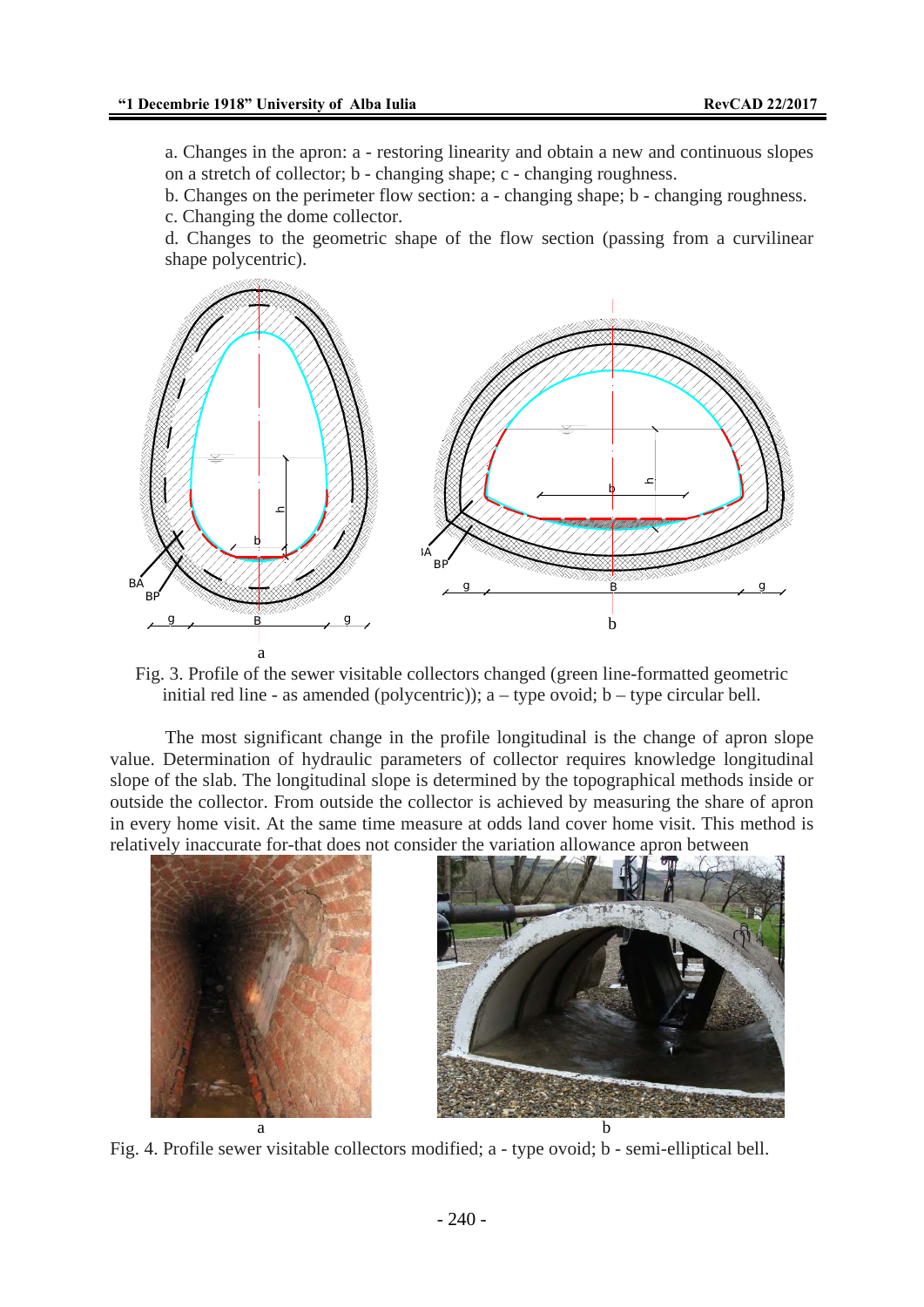Determination of the longitudinal slope it is most accurate by providing a levelling from inside the visitable collector. It takes into account all the peculiarities of apron geometry. Surveying is carried out on sections of the collector by the works of rehabilitation. Measurements must be made to achieve a number of:

- Empty section of collector cards;

- Laundering section collector and removing deposits of materials:
- Making definitive share the slab (if rehabilitation collector);
- Realization of levelling to obtain basic data for calculation;

- realization of the measurements in the flow section for obtaining data on roughness coefficient, water levels, heights erosion etc.

 Research conducted inside the visitable collectors and galleries with free flowing indicate a significant difference between the projected longitudinal slope and slope achieved by construction (Luca M., 2005). Sewage visitable collectors or galleries with free level flow changes its longitudinal slope during operation (Luca M., 2012). Exact knowledge of the hydraulic parameters necessary to determine the flow section characteristics and longitudinal slope.

 Relations hydraulic calculation of sewerage collectors in a constant and uniform flow are (Luca M., 1998):

- the flow equation,

$$
Q = AC\sqrt{R}i
$$
 (1)

- the velocity equation

$$
v = AC\sqrt{R} \tag{2}
$$

where A is the flow area; C - Chezy's coefficient; R - hydraulic radius; and - geodesic slab slope. The calculation formulas for geometric and hydraulic parameters are presented in detail for each type of collector in literature.

 In section flow collector type polycentric hydraulic functions are calculated for each feature size  $(B = f_B(h), P = f_P(h) A = f_A(h), R_h = f_{Rh}(h) z_G = f_{zG}(h) W = f_W(h)$  and  $K = f_K$ (h)). The calculation formulas for hydraulic parameters of collector section polycentric customizes for each type of modified section (ovoid modified, bell modified, circular modified, Fig. 3). Hydraulic calculation collector constructive rehabilitated or changed as polycentric will consider the variation coefficient of roughness on wetted perimeter (Fig. 3).

 The data obtained by field measurements on manifolds section were modified computer programs used in the hydraulic verification of collectors visit (Luke M., 2016). Calculation software developed has the advantage of allowing the exact calculation of operating parameters of the collector taking into account the variation of roughness on wetted perimeter of slopes and modified. The mathematical model allows for hydraulic and functional characteristics:  $(B = f_B(h), P = f_P(h) A = f_A(h), R_h = f_{Rh}(h) z_G = f_{zG}(h) W = f_W$ (h) and  $K = f<sub>K</sub>$  (h)) of the sewage closed sections of type polycentric.

### **4. Conclusions**

1. Sewage collectors of "visitable type" present being used for high, aspect that makes important implications operation and high operating expenses.

2. Visitable sewage collectors may be flowing sections modified through processes of deposition, erosion hydrodynamic and technological works of repair.